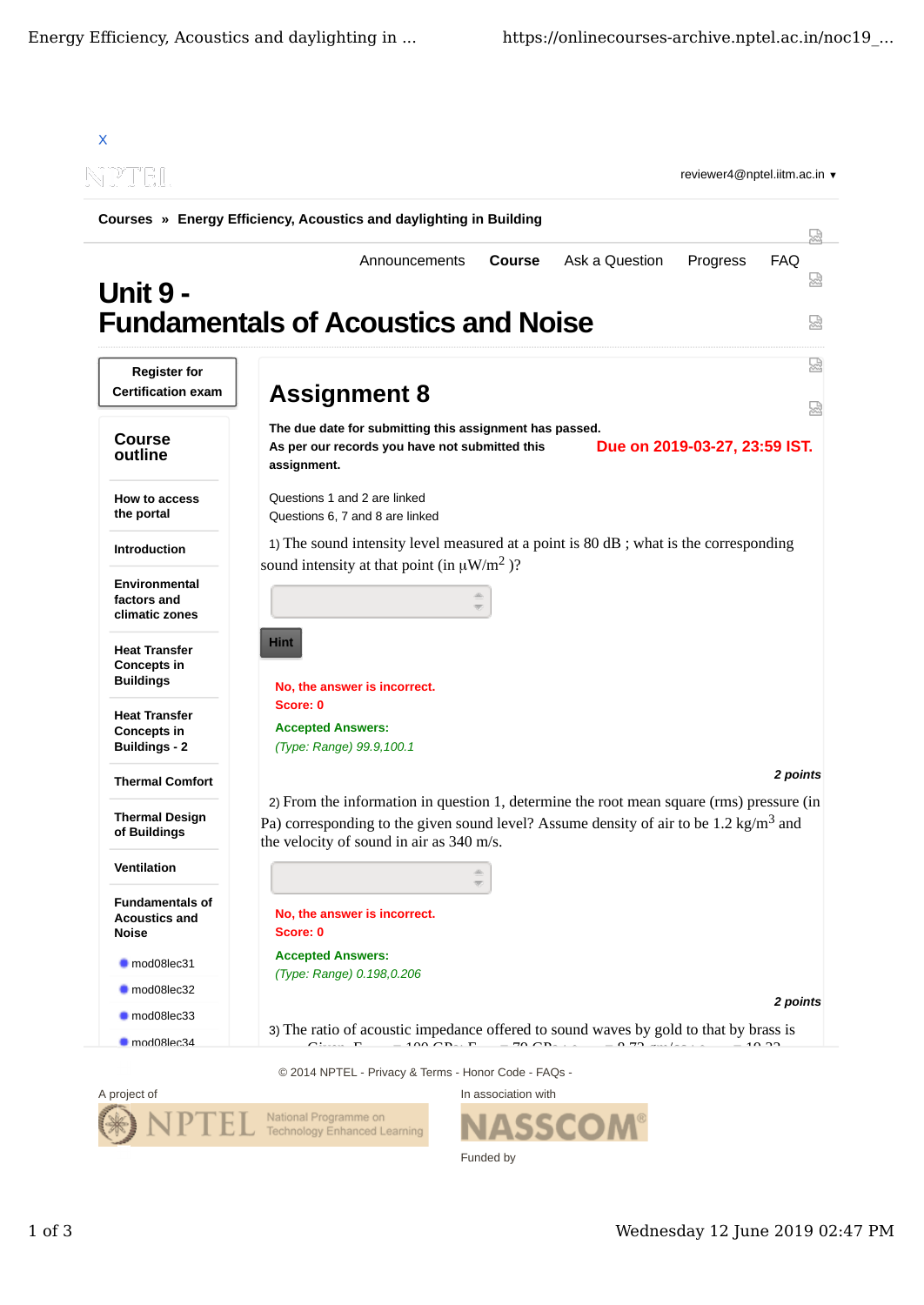

*2 points*

6) *4 points* In a seminar hall, the first and the last row of students sit respectively at distances of 3m and 30m from the speaker (sound source). The directivity factor of source is 2. The sound pressure level (SPL) heard by students in the first row is 60 dB. Determine the power level (in dB) of the source (speaker). Neglect the attenuation due to air.

| 90.25                                    |  |  |
|------------------------------------------|--|--|
| 85.92                                    |  |  |
| 77.53                                    |  |  |
| 81.24                                    |  |  |
| No, the answer is incorrect.<br>Score: 0 |  |  |
| <b>Accepted Answers:</b>                 |  |  |
| 77.53                                    |  |  |

**Accepted Answers:** *(Type: Range) 9.00,9.05*

7) *3 points* Using the information given in question 6, what is the SPL (in dB) heard by students sitting in the last row? Neglect the attenuation due to air.

| 45                                       |  |  |
|------------------------------------------|--|--|
| 40                                       |  |  |
| 35                                       |  |  |
| 50                                       |  |  |
| No, the answer is incorrect.<br>Score: 0 |  |  |
| <b>Accepted Answers:</b>                 |  |  |
|                                          |  |  |

8) *3 points* If the relative humidity inside the hall is 50%. Determine the attenuation in sound level (in dB) at the last row due to air. Given, the predominant sound frequency is 5000 Hz. Use the information given in question 6, when needed.